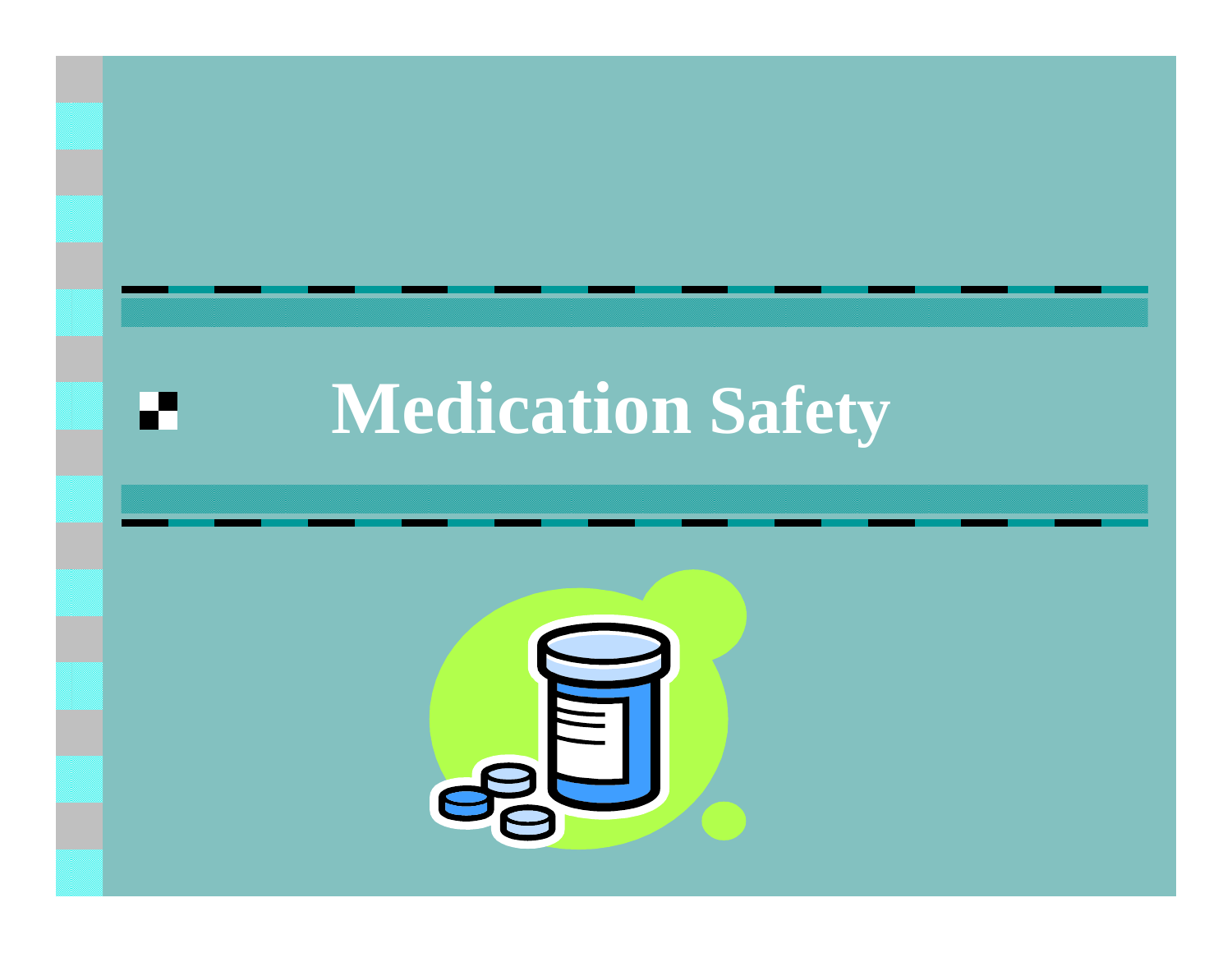#### **E** We take medicine to help us.

• You may take medicine from time to time to help you feel better:

 For example, when you have a headache or a cold.

 You may also take medicine every day to help you be as healthy as you can be:

 For example, if you have seizures, diabetes or high blood pressure.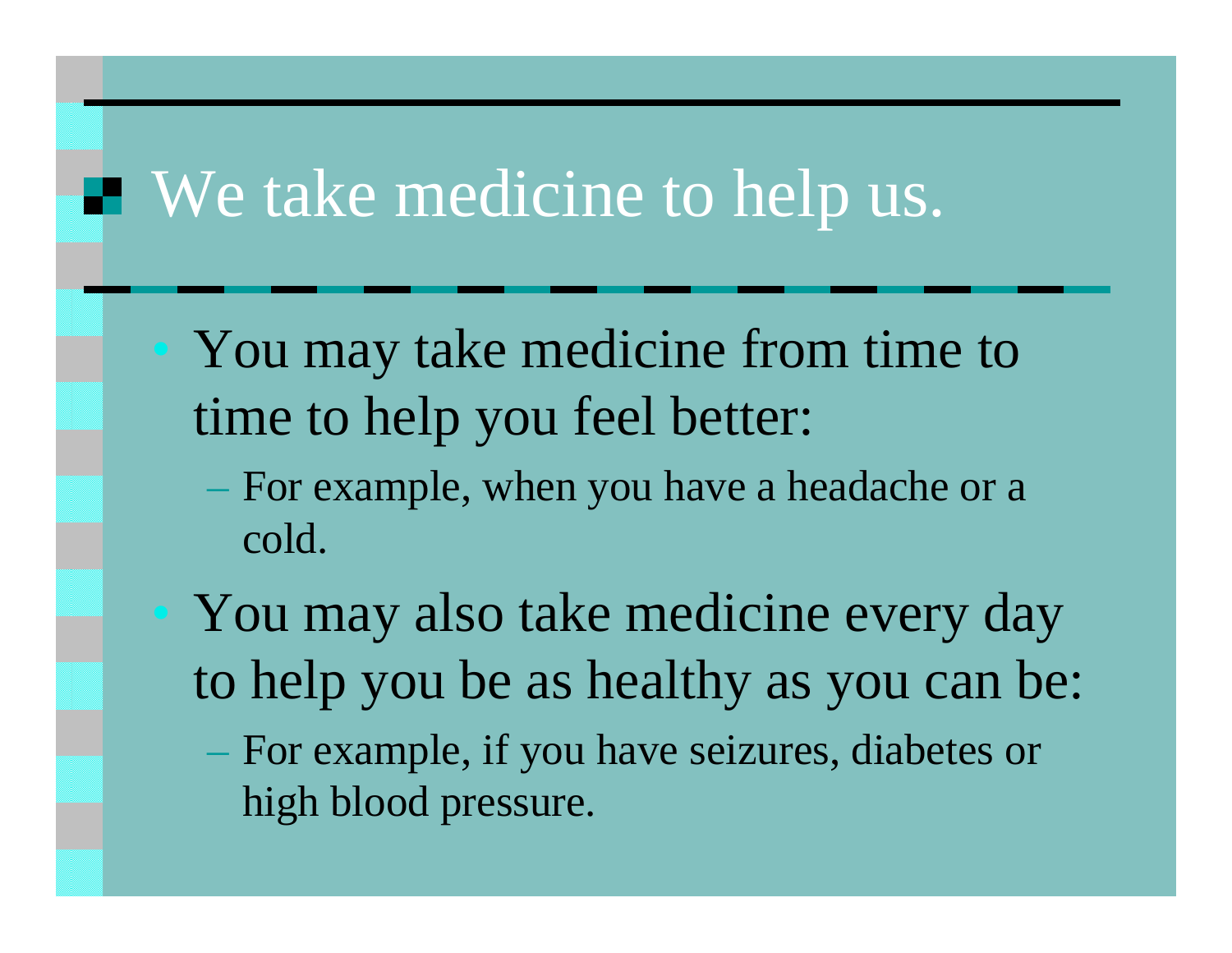# Many people take more than one type of medicine each day.

 People may take more than one type of medicine to treat the same health concern. People may take more than one type of medicine because they have more than one health concern.

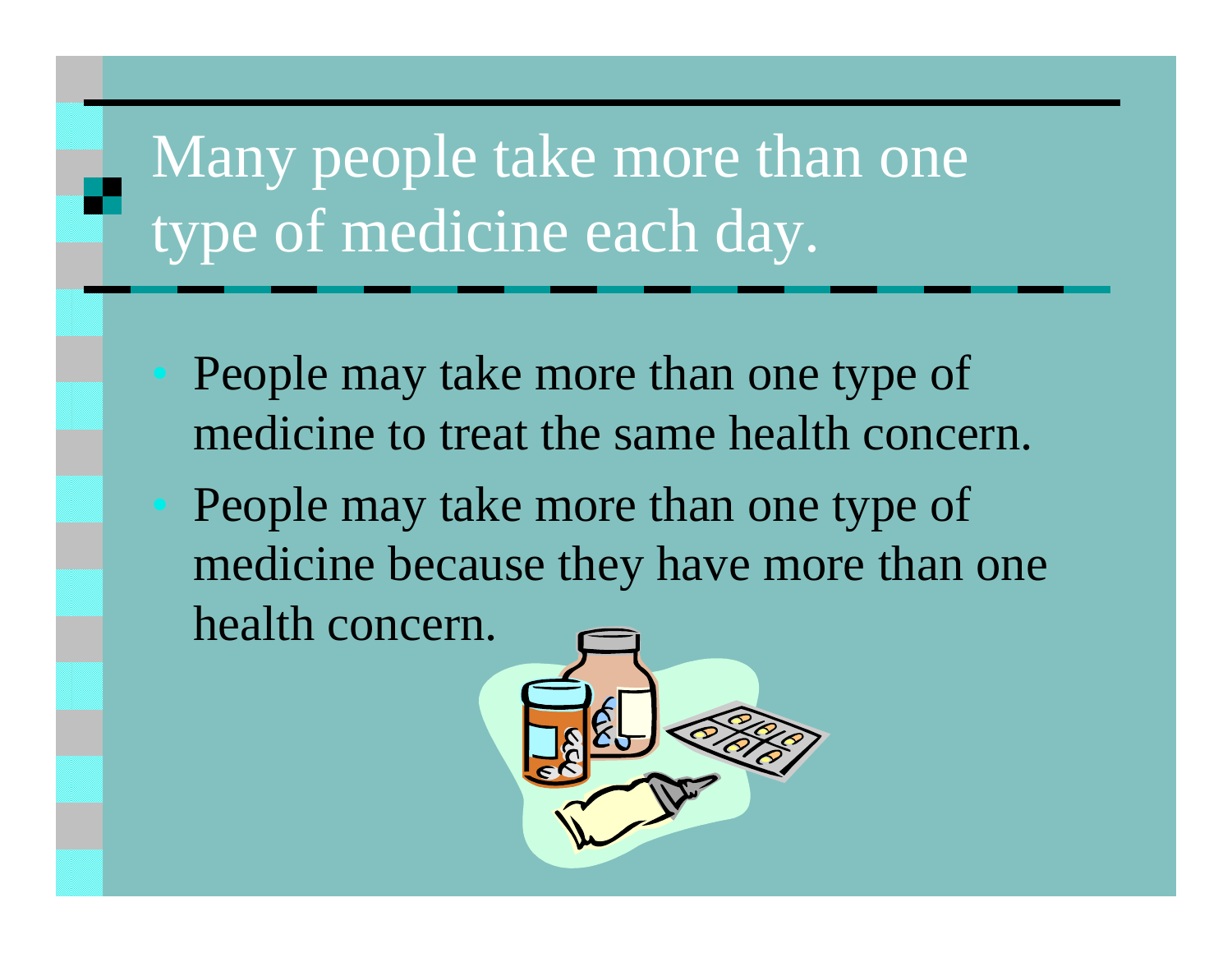## Medicine can help us, but it can also be very dangerous!

- People may take too much, or too little, of one medicine, and become ill.
- Sometimes two or more medicines do not work well together.
	- When you take two or more types of medicine at the same time or on the same day, one of them may stop working.
	- Sometimes taking two medicines together may make you ill.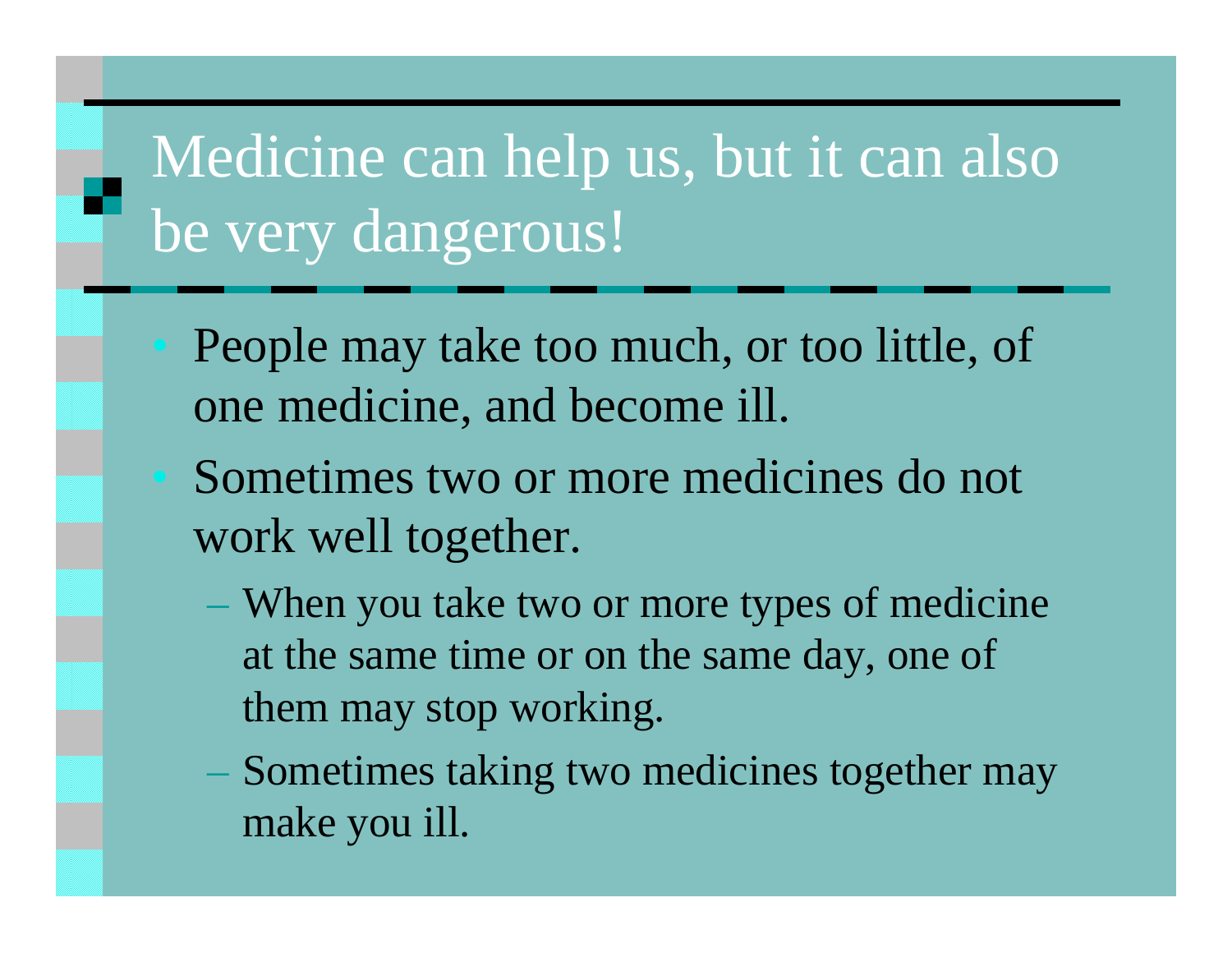## Following directions will help you to take medicine safely.

- Prescription and over-the-counter medicines always come with directions that tell you how to use them.
	- Prescription medicines are those your doctor orders for you.
	- Over-the-counter medicines (sometimes called OTC) are those you can buy at a store without a note from a doctor.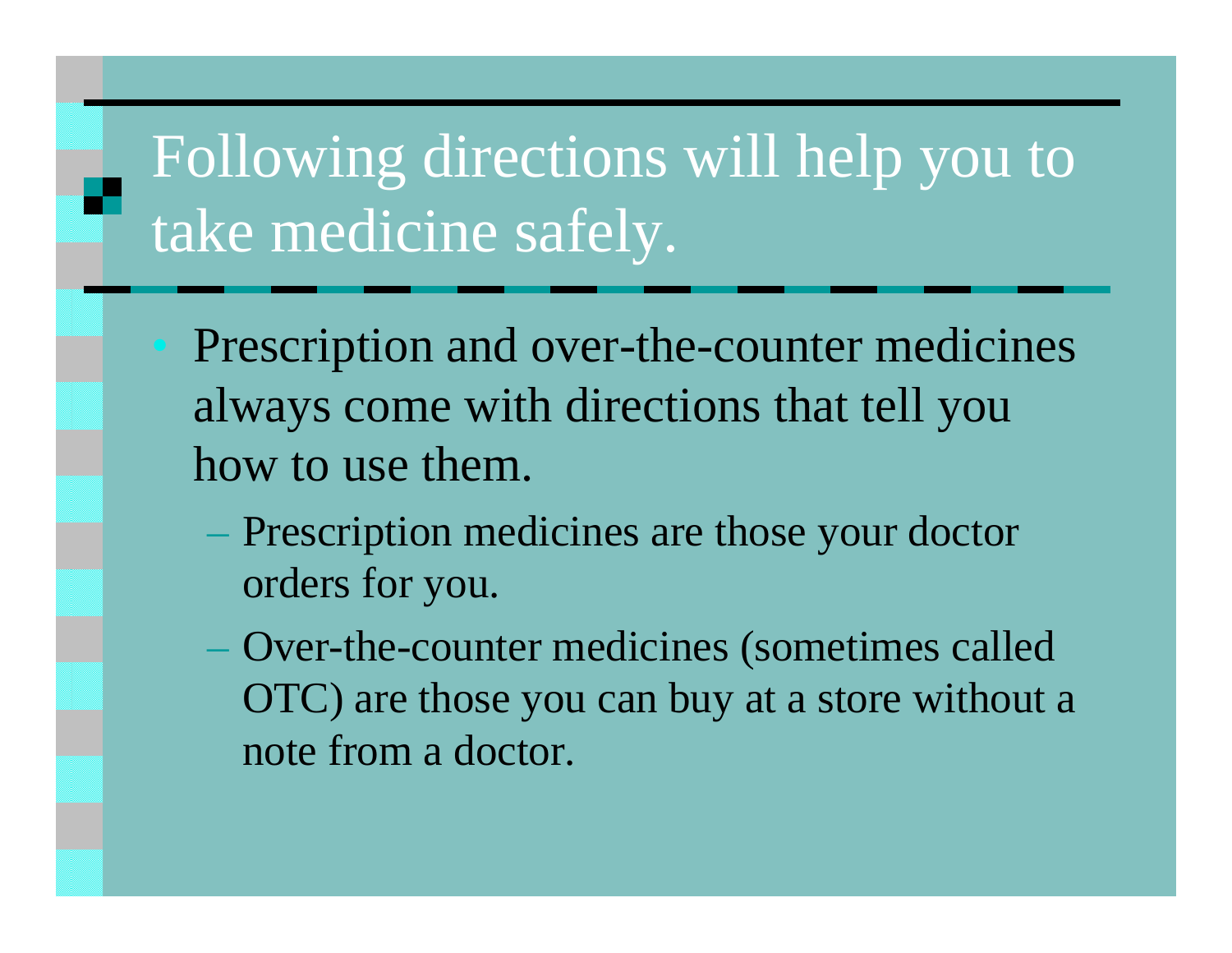# It is very important to follow these directions!

- Directions give you information about:
	- How much medicine to take
	- How often to take the medicine
	- When to take the medicine for example, with a meal or before bedtime

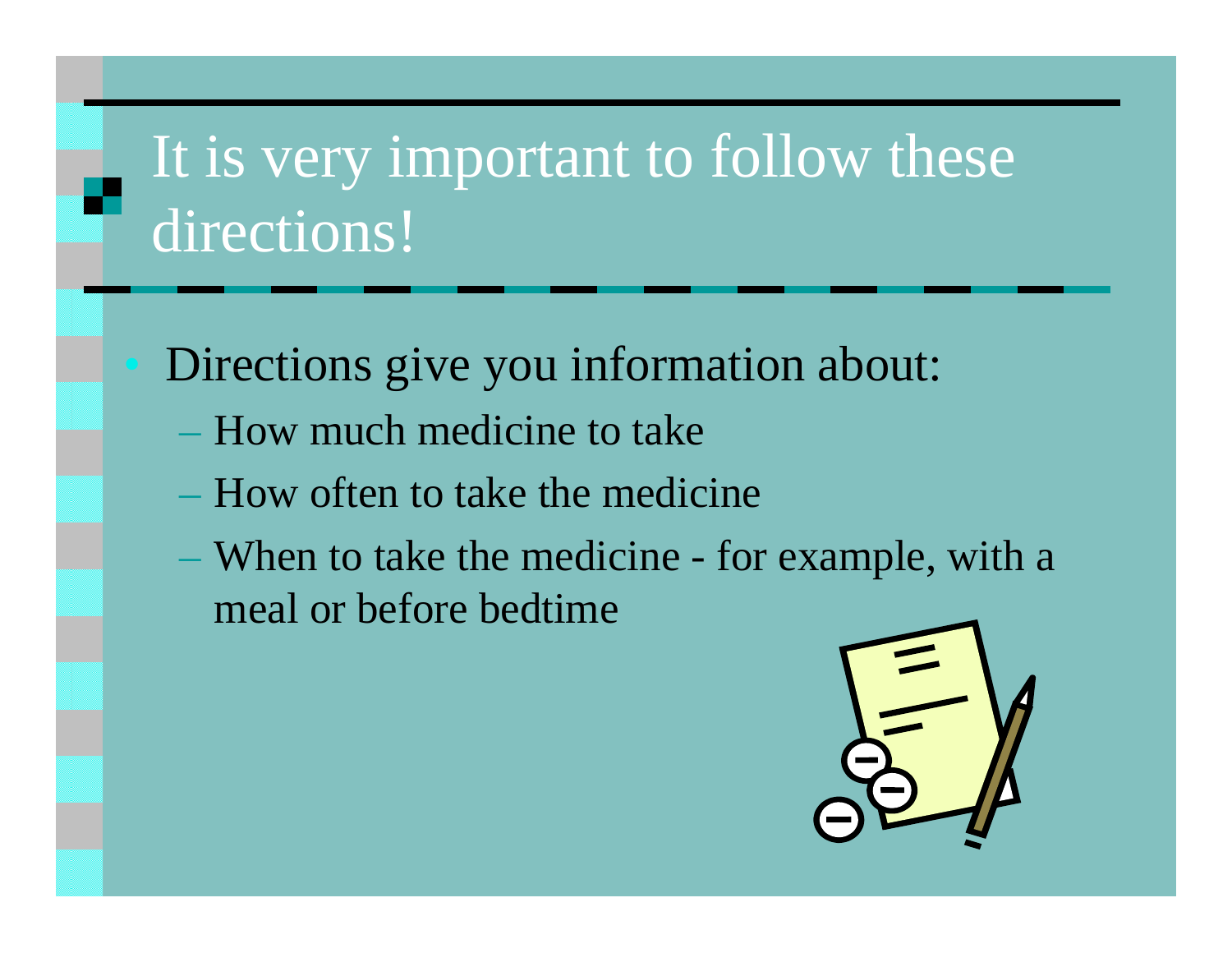## Before you take any medicine, ask yourself these questions:

- Does this medicine **belong to me**?
	- If it is a prescription, the medicine should have your name on it.
- Is this the **right medicine** for me to take? Am I taking the **right amount** ?

Is this the **right time** to take my medicine?

- Am I taking the medicine in the **right way** ?
	- Medicine can be swallowed, rubbed on your skin, given in a shot, or taken in other ways.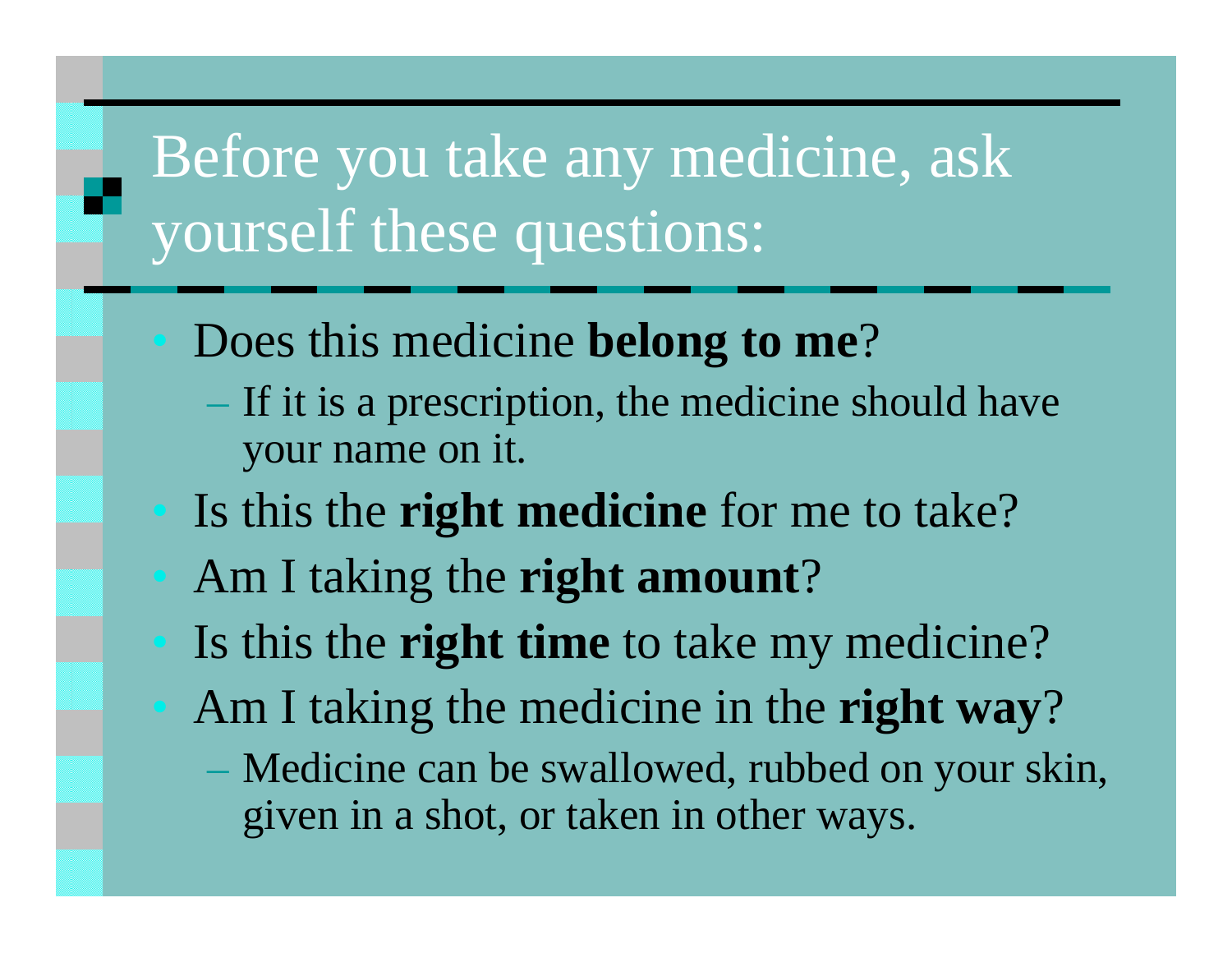# Tell your doctor and supports what medicines you are taking.

- Before you start taking a new medicine, it is important that you tell your doctor or pharmacist what medicines you are already taking.
- They will tell you if you can take the new medicine along with the others.

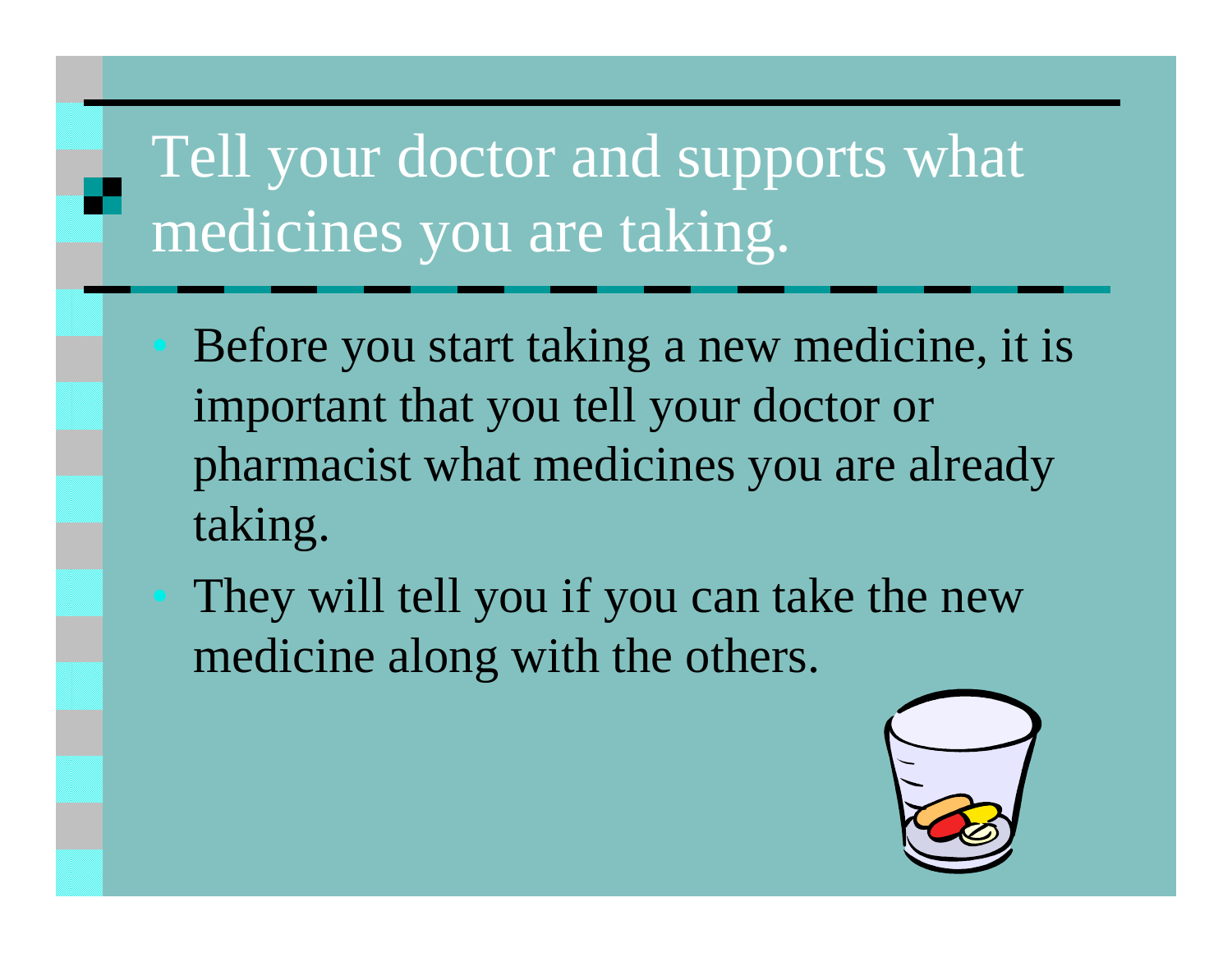## There are many things others can do to help you take medicine safely.

 You can ask your doctor, a nurse, or a pharmacist to explain directions about your medicine to you.

Your supports and family can learn about your medicine and can help you to take the right dose.

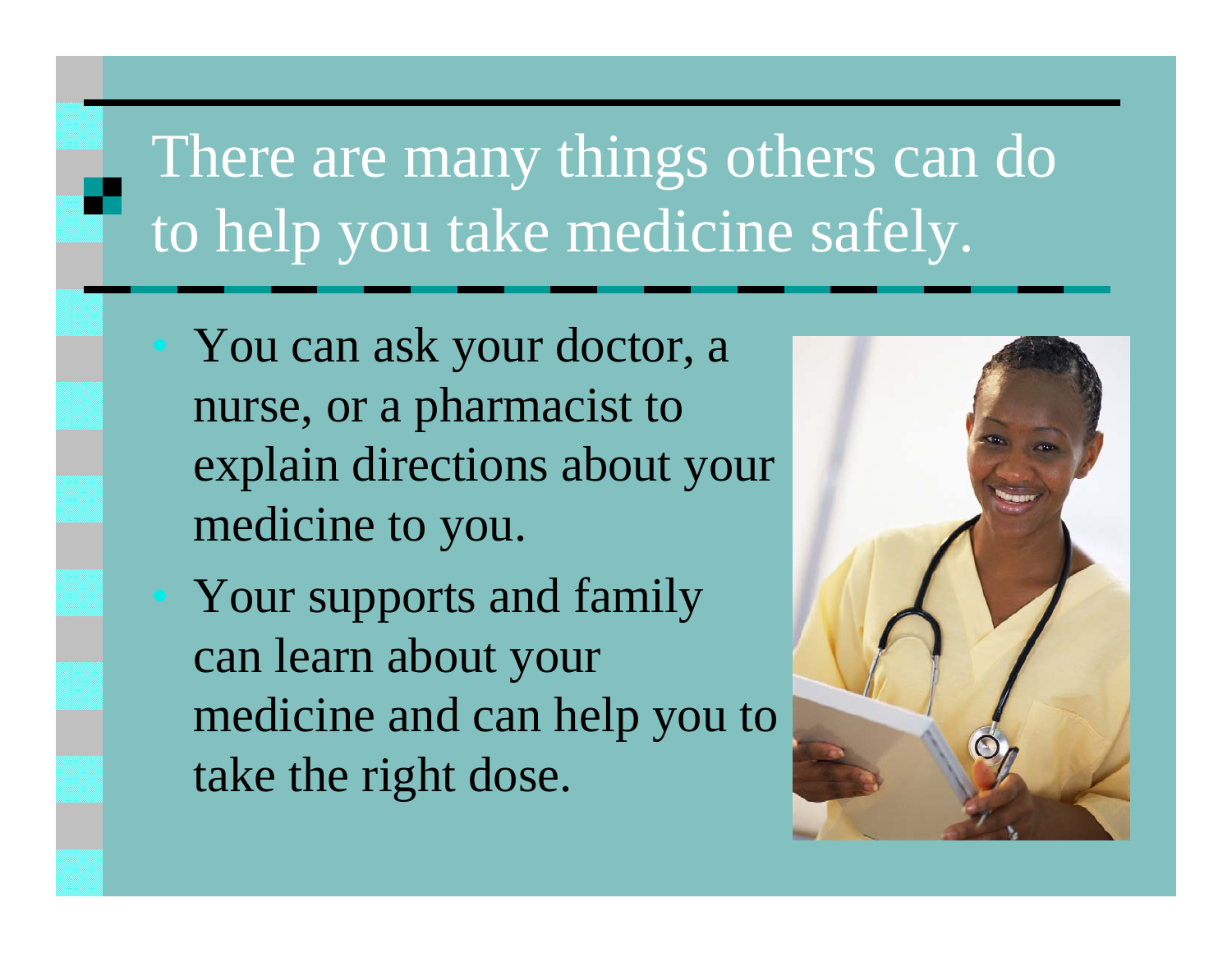### You can tell others if the medicine makes you feel better or worse.

- Medicines can cause changes, or "side" effects," in your body that you do not want. Side effects can be:
	- Physical (such as an upset stomach or thirst)
	- Behavioral (such as feeling sleepy)
- Emotional (such as feeling angry or sad) If you feel side effects, you should TELL someone.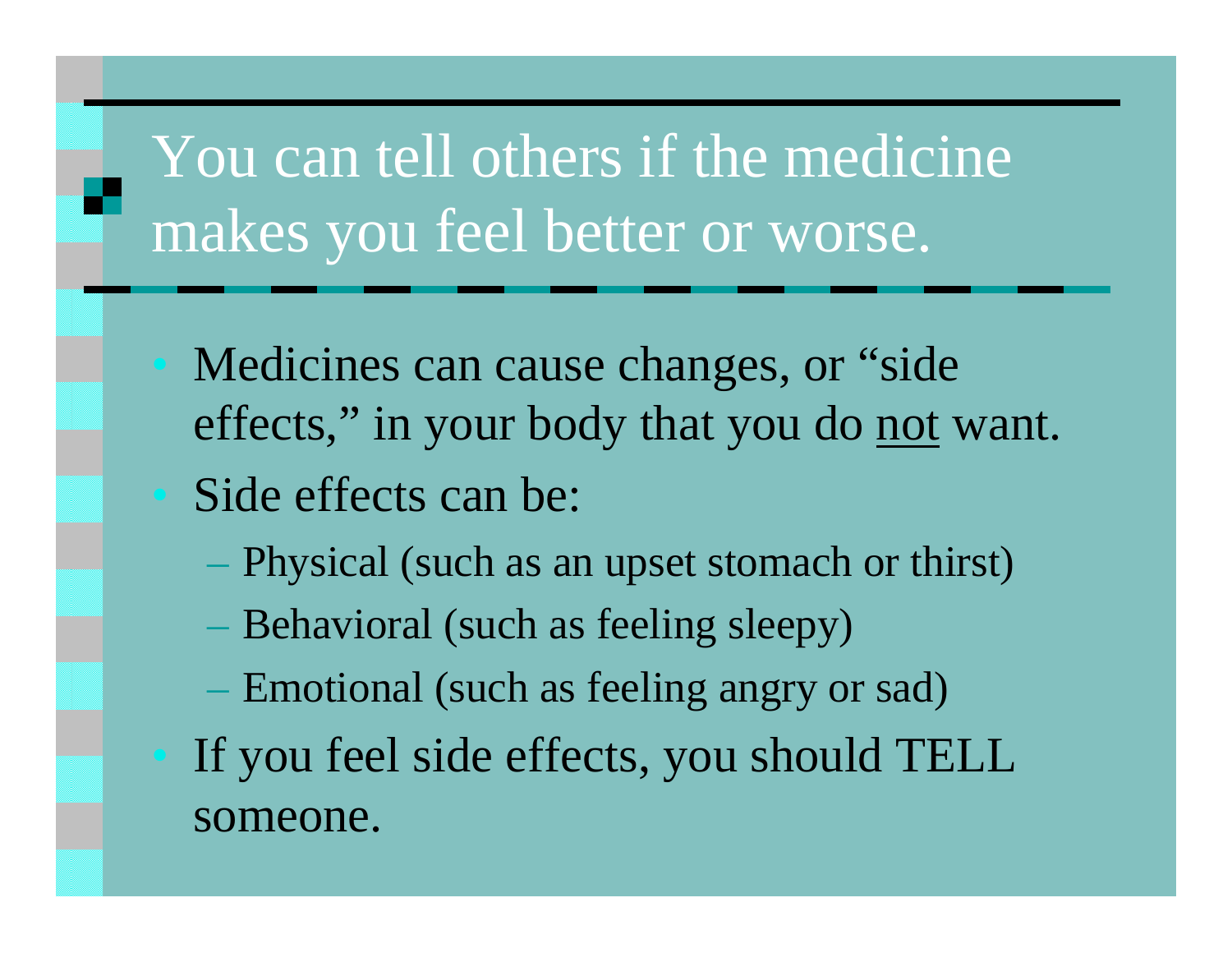## Asking questions can help others make sure you take medicine safely.

- Some questions you might want to ask are:
	- What is this medicine supposed to do?
	- How should I take this medicine?
	- How long will it be before I know it is working?
	- What should I do if I forget to take my medicine?
	- Should this medicine be taken with food or drink?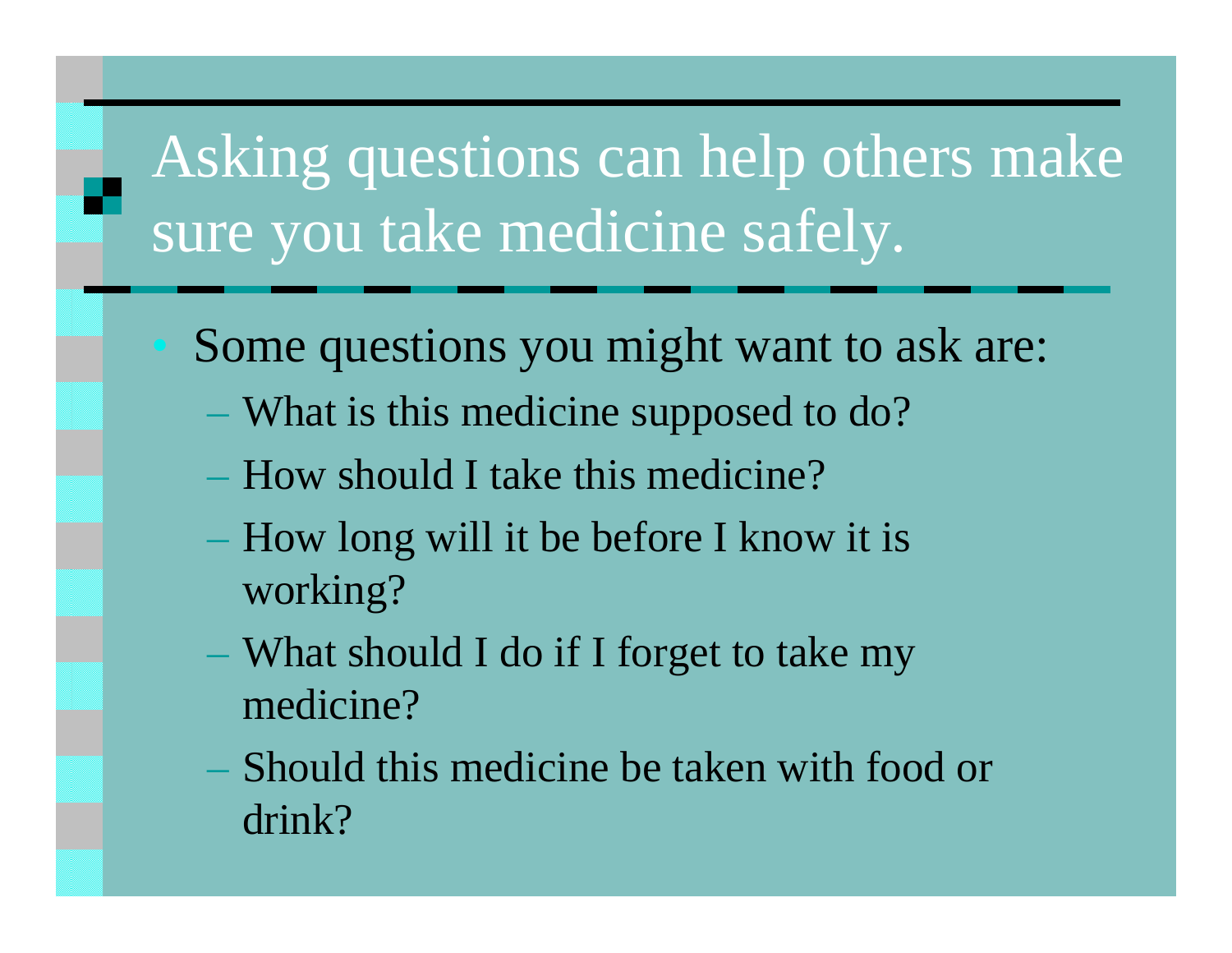#### Here are a few more questions to ask.

 Can I take this medicine with other medicines?What are the side effects? If I feel side effects, what should I do? Should I keep this medicine in a special place?